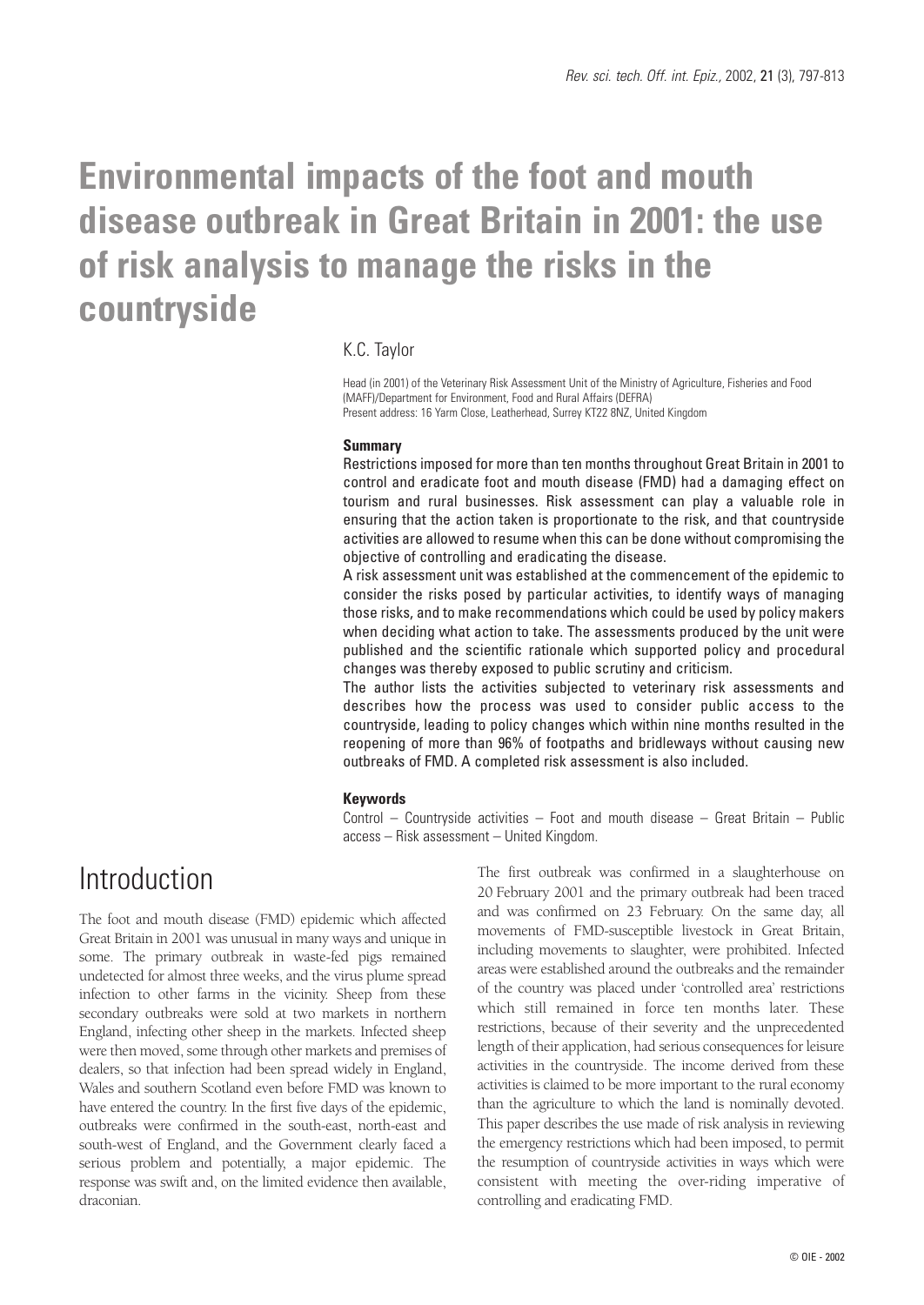# Countryside activities adversely affected by foot and mouth disease controls

Although Great Britain is largely an urban and industrialised society, three quarters of the land is still used to grow crops and raise livestock. The agricultural sector accounts for less than 2% of gross domestic product (GDP), of which a third is livestock production, whereas tourism accounts for the equivalent of approximately 5% of GDP. Only a small minority of the working population (2.2% or 0.5 million people) are directly engaged in agriculture, but many more who neither live nor work in country areas, as well as the minority who do, and visitors from overseas, use the countryside for a variety of leisure pursuits. The restrictions imposed to control FMD have had an impact far beyond those individuals whose livelihood is directly dependent on keeping and marketing livestock and their products. For example, the diminution of visitor numbers damages the profitability of hotels and other providers of accommodation, of public houses and of local shops.

Tourism in Great Britain is a major industry, and the income it produces is particularly important in the ten National Parks in England and Wales, which were set up to provide access to the land for public enjoyment. An unfortunate feature of the epidemic is that many of the outbreaks occurred on farms in seven of the parks. Many tourists choose to walk in the areas they visit and the freedom to do so may be their main, or only, reason for visiting. The restrictions imposed to control FMD severely limited the activities of those who normally walk for pleasure. There are over 190,000 km of public rights of way in England and proportionate networks in Scotland and Wales. Some are little-used field paths, but many are critical to attracting visitors to the countryside, particularly to coastal and hill areas. When access is denied, the number of visitors falls, affecting the many local businesses which are viable only because of the income derived from tourism.

Other countryside activities were also adversely affected by the epidemic. They included the following:

– shooting game birds and wildfowl, which has become a major corporate leisure industry employing 25,000 people and generating an estimated annual turnover of £600 million. This activity attracts many overseas visitors who may pay up to £3,000 for a day of shooting

– falconry: there are 2,000 active falconers in Great Britain, and some 10,000 registered keepers

– hunting with dogs: more than 300 packs of hounds are normally active in the United Kingdom (UK), and many thousands of individuals use their dogs for pest control and recreational purposes; some 20,000 hunting days are arranged each year by the principal hunting organisations, attracting more than a million people to the meets. A 1998 study calculated the total annual expenditure specific to fox hunting at £243.1 million

– point-to-point racing on agricultural land: this activity is closely related to hunting, and 189 of the 209 meetings each year are organised by the hunts

- coursing
- deer stalking
- angling
- pleasure boating on inland waterways
- visits to historic houses and other attractions.

## The initial response

The legislation in place when the outbreak started in February 2001 dated from 1983 and, *inter alia*, implemented recommendations made in the report of the Committee of Inquiry on FMD (the 'Northumberland Report') published in December 1969 after the last major epidemic of FMD in Great Britain (1). The Committee did not envisage controlled area restrictions being in force for prolonged periods, viewing them as a temporary measure to allow the tracing of suspected incontact animals, although the Committee did recognise that exceptionally they might have to be applied extensively or over a prolonged period. The Committee recommended that outdoor activities should normally be allowed in controlled areas, with only deer hunting and stalking being prohibited. The 1983 Order reflected this advice.

The situation at the end of February 2001 was certainly exceptional. Infection had been widely distributed in sheep, the movements of which are difficult to trace and in which clinical disease is notoriously difficult to diagnose. Given the uncertainty about the extent to which FMD had spread throughout Great Britain, the whole country was declared to be a controlled area. Restrictive measures could then be imposed in accordance with the statutory provisions in the Order, not just in the infected areas, but throughout the country. The Order could also be amended to provide additional powers and on 27th February, local authorities were given statutory power to close footpaths in controlled areas (they already had that power in infected areas), subject to clearance by the Ministry of Agriculture, Fisheries and Food (MAFF). Other countryside activities which were dependent on access to farmland, such as hunting, hawking and falconry, shooting game and other wildlife, racing or coursing with dogs, and certain equestrian events, were already prohibited by statute in infected areas, and such activities were voluntarily suspended and many visitor attractions were closed elsewhere, whether there was a risk of contact with livestock or not. Hunting of any species in a controlled area was prohibited by statute from 16 March.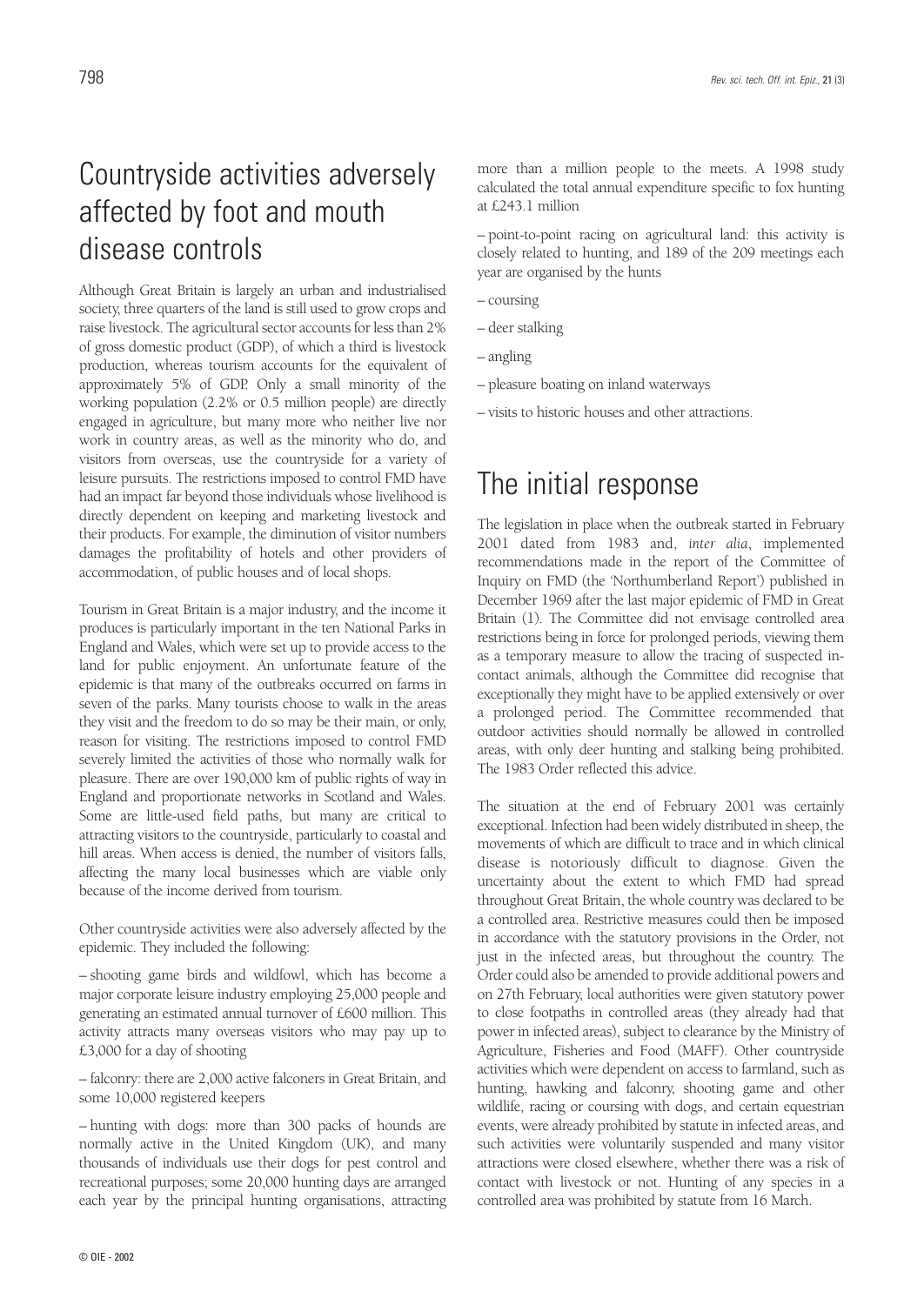Irrespective of actual closures, public access to farmland in any part of the country was strongly discouraged. The Prime Minister explained the stance of the Government in an internet broadcast on 27 February, saying the following:

'Foot and mouth disease is a highly infectious virus which can be picked up by us on our boots, clothes and cars and carried many miles. By staying away from farmland, by keeping off any footpaths through or next to farms or open land with livestock, we can help the efforts to eradicate this disease. We are giving local authorities today the power to enforce the temporary closure of footpaths and rights of way, but we hope that people will voluntarily stay away in any case.'

At the same time, the president of the National Farmers' Union argued for the immediate closure of all rural footpaths, saying the following:

'Remember, the disease could be anywhere – not just in the restricted zones. I implore everyone once again; please, please stay away from the countryside.'

Having been given the power to close footpaths, and been strongly encouraged by the Government and farmers' representatives to use this power, most local authorities did so. Many used new powers which enabled them to close all paths in the areas for which they were responsible without having to erect notices on individual paths and, by early March, almost all footpaths were closed.

The damaging impact on tourism and the businesses that depend on it, especially in popular walking areas such as the Lake District, rapidly became apparent. In some areas, visitor numbers fell to zero. There were also some unanticipated sideeffects, such as reports of children having to walk long distances along busy roads to get to school. The action which had been taken had to be reconsidered, to decide whether that action was proportionate to the risk and whether alternative control measures could be identified which would prevent the spread of disease to uninfected premises whilst allowing the resumption of at least some countryside activities.

# The establishment of a risk assessment unit

In the initial response to the outbreaks, most countryside pursuits, as well as all movement and marketing of FMDsusceptible animals, even to slaughter for human consumption, had been prohibited – and those which were not prohibited were strongly discouraged. At the beginning of March 2001, the Chief Veterinary Officer decided to establish a risk assessment unit in Head Office. The task of the unit would be as follows:

– to consider the risks posed by particular activities

– to identify ways in which those risks could be managed, and

– to make recommendations which could be used by policy makers when deciding what action to take as the epidemic progressed.

The risk assessments produced by the unit would be published on the Government website, consistent with the report of the findings of the committee established to inquire into bovine spongiform encephalopathy (BSE). This had concluded that a policy of openness is the correct approach when communicating risk to the public, even in a situation where some uncertainty exists. Publication exposed the scientific rationale which supported policy and procedural changes to public scrutiny and criticism in a way which had not been done before in the context of State control of an epidemic of animal disease.

Risk analysis has been routinely used by Government as a systematic aid to decision-making for many years. In the veterinary sphere, risk analysis was first applied to import/export problems, rather than to domestic disease control. A risk research department had been established at the Veterinary Laboratories Agency (VLA) in 1997, in response to a rapid increase in the number of requests to the Agency from Government and commercial organisations for risk analysis methodology to be applied to veterinary and public health issues. The department is staffed by a multi-disciplinary team including veterinarians, mathematicians, microbiologists and a psychologist, and has an extensive network of national and international partners in other research institutes and universities. Despite having no specific expertise in FMD, the department was able to make an important contribution to the work of the new risk assessment unit, which was headed by a veterinarian with wide field and head office experience, who could also draw on the experience and advice of colleagues in the State Veterinary Service and at the Institute of Animal Health Laboratory at Pirbright. After some initial experimentation, it was clear that there was little benefit in requiring members of the unit to work as a group in one place and individual members thereafter remained in their usual workplaces, communicating by telephone and e-mail, under the direction of the head of the unit.

In the period up to 30 November 2001, the unit completed and published the 26 veterinary risk assessments (VRAs) listed in Table I. Revised versions were also published where developments in the epidemic and changes in other control measures made this appropriate, and some VRAs were amended on a number of occasions. As will be apparent from Table I, not all the subjects considered were of equal importance and in a few cases, a simplified approach was taken. In most cases, however, the first step was to commission a formal analysis of the risk under consideration from the VLA risk research department. As well as completing a formal risk analysis, in some cases a lengthy document, the department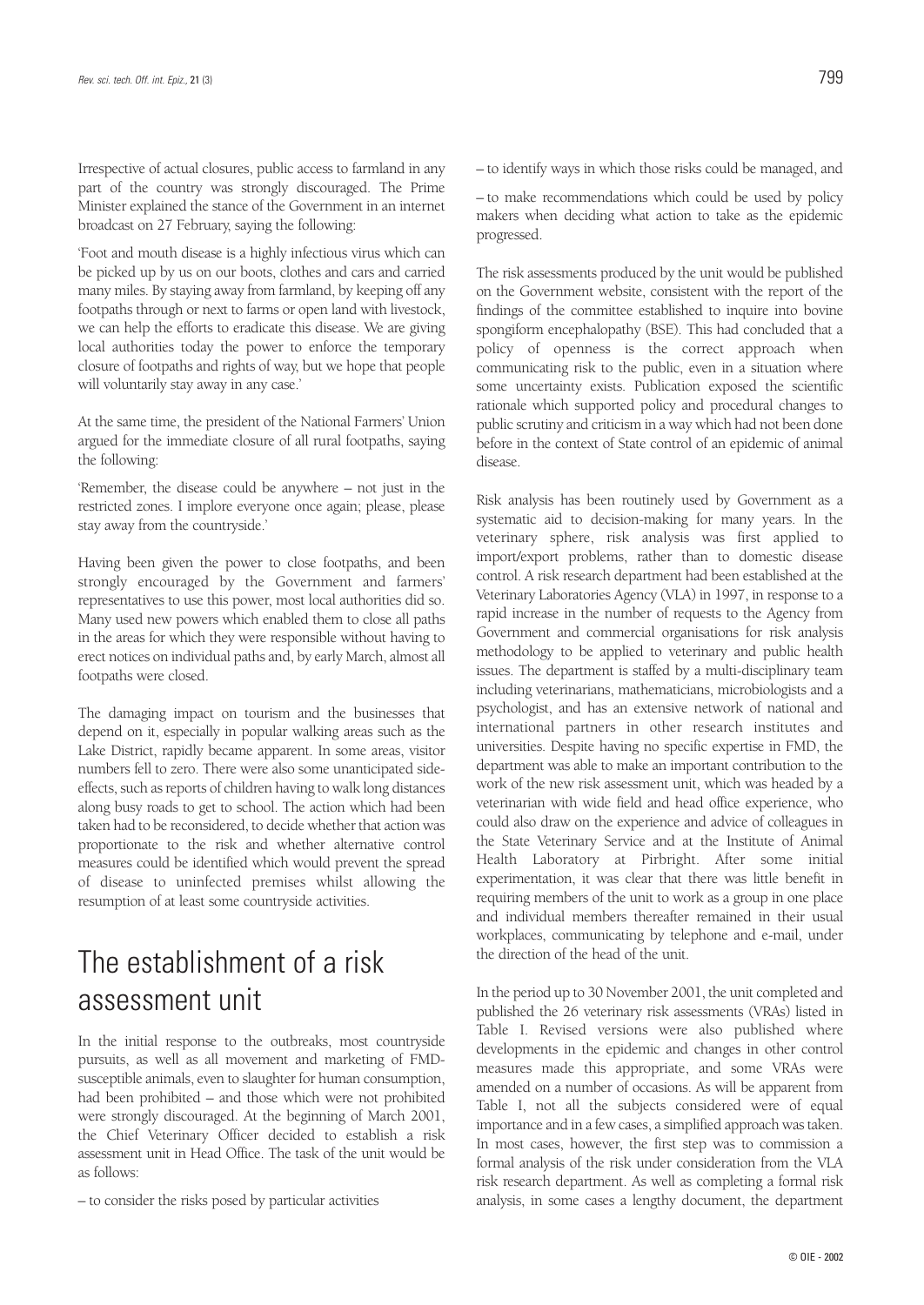**Table I**

#### **Foot and mouth disease veterinary risk assessments published between March and November 2001** (2)

Veterinary risk assessments relating to countryside activities are presented in bold type

| <b>VRA</b><br>No. | Veterinary risk assessment (VRA) title                                                                                                | <b>Assessment</b><br>revised on one<br>or more occasions |
|-------------------|---------------------------------------------------------------------------------------------------------------------------------------|----------------------------------------------------------|
| 1.                | What is the risk of causing new outbreaks of foot and mouth disease (FMD) by moving livestock from one farm to another?               | Yes                                                      |
| 2.                | What is the risk of causing new outbreaks of FMD by moving livestock from their place of slaughter to a different place for disposal? | Yes                                                      |
| 3.                | What is the risk of causing new outbreaks of FMD by allowing bulk feed deliveries to farms under Form D restrictions?                 | N <sub>o</sub>                                           |
| 4.                | What is the risk of causing new outbreaks of FMD if footpaths are open to the public?                                                 | Yes                                                      |
| 5.                | What is the risk that feral deer on infected premises will cause outbreaks of FMD on other premises?                                  | N <sub>o</sub>                                           |
| 6.                | What is the risk of causing new outbreaks of FMD by moving sheep from a farm where animals have been exposed to the risk of           |                                                          |
|                   | infection, to an alternative place for slaughter, and from there to a further place for disposal?                                     | N <sub>o</sub>                                           |
| 7.                | What is the risk of feral wild boar becoming infected with FMD and subsequently causing new incidents of FMD in domestic livestock?   | No                                                       |
| 8.                | What is the risk of causing new outbreaks of FMD if animals are slaughtered and their meat and waste products are distributed         |                                                          |
|                   | through the normal channels?                                                                                                          | N <sub>o</sub>                                           |
| 9.                | What is the risk of causing new outbreaks of FMD if deer parks are open to the public?                                                | No                                                       |
| 10.               | What is the risk of causing a new outbreak of FMD by staging a horseracing meeting?                                                   | Yes                                                      |
| 11.               | What is the risk of causing new outbreaks of FMD if farm visits by Ministry of Agriculture, Fisheries and Food (MAFF) staff           |                                                          |
|                   | are resumed?                                                                                                                          | Yes                                                      |
| 12.               | What is the risk of causing a new outbreak of FMD by staging a specified equestrian event on agricultural land?                       | Yes                                                      |
| 13.               | What is the risk of causing new outbreaks of FMD by moving hay and straw onto a farm?                                                 | No                                                       |
| 14.               | What is the risk of causing a new outbreak of FMD by staging an official equestrian event on non-agricultural land?                   | Yes                                                      |
| 15.               | What is the risk of causing new outbreaks of FMD as a result of sheep shearing?                                                       | No                                                       |
| 16.               | What is the risk of causing new outbreaks of FMD by allowing farm shops to open?                                                      | No                                                       |
| 17.               | What is the risk that car boot sales on agricultural land will cause new outbreaks of FMD?                                            | No                                                       |
| 18.               | What is the risk of causing new outbreaks of FMD through collection and transport of bull semen and artificial insemination of cows?  | No                                                       |
| 19.               | What is the risk of causing new outbreaks of FMD if grouse shooting is permitted?                                                     | No                                                       |
| 20.               | What is the risk of causing new outbreaks of FMD as a result of sheep dipping (later revised to include other sheep husbandry         |                                                          |
|                   | practices, including ultrasound scanning)?                                                                                            | Yes                                                      |
| 21.               | Should transmissible spongiform encephalopathy (TSE) experimental animals be vaccinated against FMD?                                  | No                                                       |
| 22.               | What is the risk of causing new outbreaks of FMD by allowing 'Pick your own' operations on farms?                                     | No                                                       |
| 23.               | What is the risk of causing new outbreaks of FMD if shooting of pheasants and partridges is permitted?                                | No                                                       |
| 24.               | What is the risk of causing new outbreaks of FMD if wildfowling is permitted?                                                         | No                                                       |
| 25.               | What is the risk of causing new outbreaks of FMD if falconry is permitted?                                                            | No                                                       |
| 26.               | What is the risk of causing new outbreaks of FMD by hunting with dogs?                                                                | No                                                       |

Copies of the full assessments, including the unpublished annexes, can be supplied on request by Dr F.J. Landeg, Head of Veterinary Exotic Diseases Team, DEFRA, 1A Page Street, London SW1P 4PQ, United Kingdom

also prepared a summary of the risks which had been identified in the full analysis, drawing particular attention to the most important of these risks. This summary formed the first of three parts in the published risk assessment.

The second part of each published VRA sets out possible risk management options, irrespective of whether they were considered to be either practicable or proportionate to the risk being considered. The objective was to ensure that all possible theoretical risk management options had been identified and that no risk had been overlooked. The third part of the published VRA recommended the action to be taken, and took full account of practicability and proportionality. The names of the contributors to each VRA were also published. An example

(without the names of contributors) is included as an Appendix to this paper.

In making recommendations, the objective was to identify ways in which particular activities could be pursued by farmers or the public whilst minimising any risk of causing further outbreaks of FMD in the context of and consistent with the various disease control measures in force – for example, protection and surveillance zones, and infected and controlled areas. Any action involves some risk and when deciding what action to recommend, the complete elimination of risk was not considered to be a realistic objective. As the epidemic waxed and then waned as control measures took effect, and disease was eradicated in some areas only to appear in others, the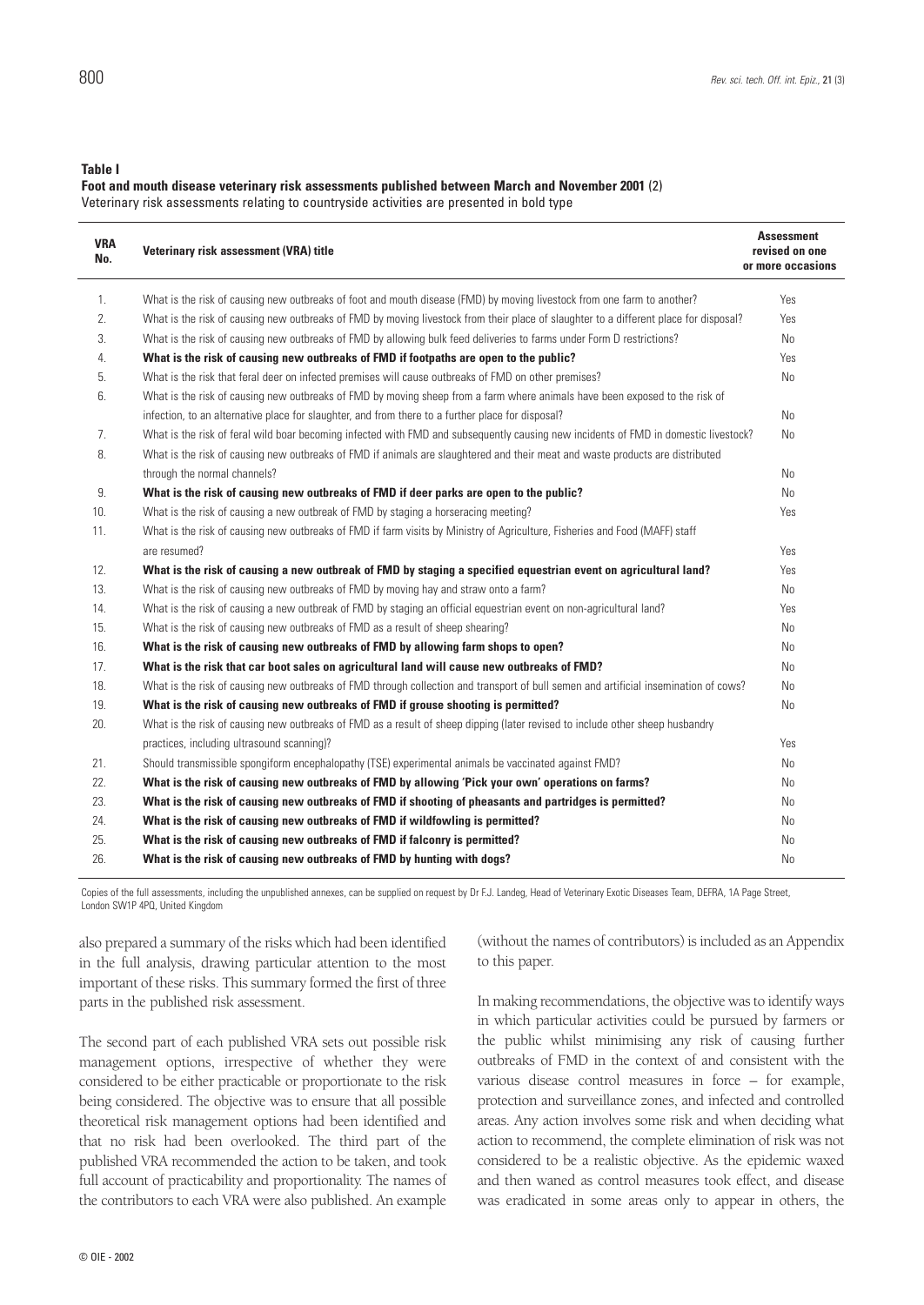background against which the recommended risk management measures were applied also changed. Activities which would have carried too great a risk to be permitted in the early stages of the epidemic, could be resumed in a restricted form at a later stage, and with even fewer restrictions later still.

In the remainder of this paper, the use made of VRAs in deciding whether and under what conditions footpaths could be reopened and public access to the countryside allowed, is taken as an example of how the process was employed to assess the risks posed by the activities listed in Table I, and how this contributed to developing control policies.

# Controlling public access to the countryside

When the FMD epidemic commenced in 2001, British legislation provided power for an inspector to close footpaths in an infected area by displaying a notice prohibiting access at every entry to the land across which the footpath ran. Given the number of footpaths in most areas, this was a time-consuming activity, demanding considerable manpower resources. The legislation did not provide the power to close footpaths outside the infected areas, and had to be amended before this could be done. In fact, the 1983 Order has been amended 13 times since the epidemic began and a number of these amendments were needed to implement changes recommended following a VRA. The powers available to close footpaths were changed several times.

The first amendment came into force on 27 February 2001, when an inspector was given the power to prohibit entry to any land or building in a controlled area, irrespective of the existence of any footpath or right of way. As was the case for an infected area, a notice had to be displayed at every entrance to the land. As the whole of Great Britain was by this time declared to be a controlled area, the new power enabled any footpath in the country to be closed. This power was refined by a further amendment which came into force on 2 March. From this date, local authorities could make regulations to prohibit the movement of any person onto any footpath or right of way if the Minister had confirmed FMD in any part of their territory. Local authorities where FMD had not been confirmed could take the same action after consultation with the Minister. These changes made it much easier to close all footpaths over wide areas, and almost all were closed.

On 16 March, the power given to local authorities to close footpaths by making regulations was rescinded and their power to close paths in controlled areas was restricted. From this date, an inspector had to obtain the written consent of the Minister before prohibiting entry to land or buildings in a controlled area, irrespective of the existence of any footpath or right of way, and if consent was given, a notice had to be displayed at every entrance to the closed path. This change coincided with the preparation and publication of VRA No. 4, which recommended that footpaths and bridleways in controlled areas should be open to most members of the public, provided that certain precautions were observed. Despite this advice, many local authorities adopted an ultra-cautious approach and kept most of their footpaths closed. Since the amended legislation contained no requirement to revoke closure regulations which had already been made by local authorities, publication of the risk assessment and forceful advice from the Government initially had only a limited effect. By Easter, which fell in the middle of April, only 14% of paths in England were open.

The VRA was reviewed during April, and a revised version was published on 23 May (see Appendix). The assessment now recommended that, subject to precautions being taken, all footpaths which did not cross or pass within 3 km of infected premises should be reopened. Once again, the Government encouraged local authorities to follow guidance and act in accordance with the revised risk assessment. Many had by this time come to appreciate the damage being done to rural economies by restrictions which had now been in place for three months; the response was better and more paths were reopened. Other local authorities, including some which had never had a case of FMD, remained impervious to advice and kept their paths closed. By the late May public holiday, 42% of English paths were open. The figure showed a marked improvement in July, when the Government further amended the 1983 Order and took power to revoke blanket closures by a declaration of the Minister, published in such manner as he saw fit. By 20 July, 85% of English paths were open (Table II).

By the beginning of October, 92% of paths in England were open, a figure which had increased only slightly by the end of November. In many areas all paths were open, but in areas

**Table II**

**Progress in reopening footpaths following the foot and mouth disease epidemic in Great Britain in 2001**

| Date (2001)             | <b>Veterinary risk</b><br>assessment<br>published | <b>Footpaths</b><br>open $(\% )$ |
|-------------------------|---------------------------------------------------|----------------------------------|
| Early March             |                                                   | 0                                |
| 22 March                | <b>VRA4/1</b>                                     | $<$ 10                           |
| 15 April (Easter)       |                                                   | 14                               |
| 17 May                  |                                                   | 26                               |
| 23 May                  | <b>VRA4/2</b>                                     | 31                               |
| 28 May (public holiday) |                                                   | 42                               |
| 25 June                 |                                                   | 64                               |
| 20 July                 |                                                   | 85                               |
| 22 November             |                                                   | 93                               |
| 6 December              | <b>VRA4/3</b>                                     | >96                              |

VRA: veterinary risk assessment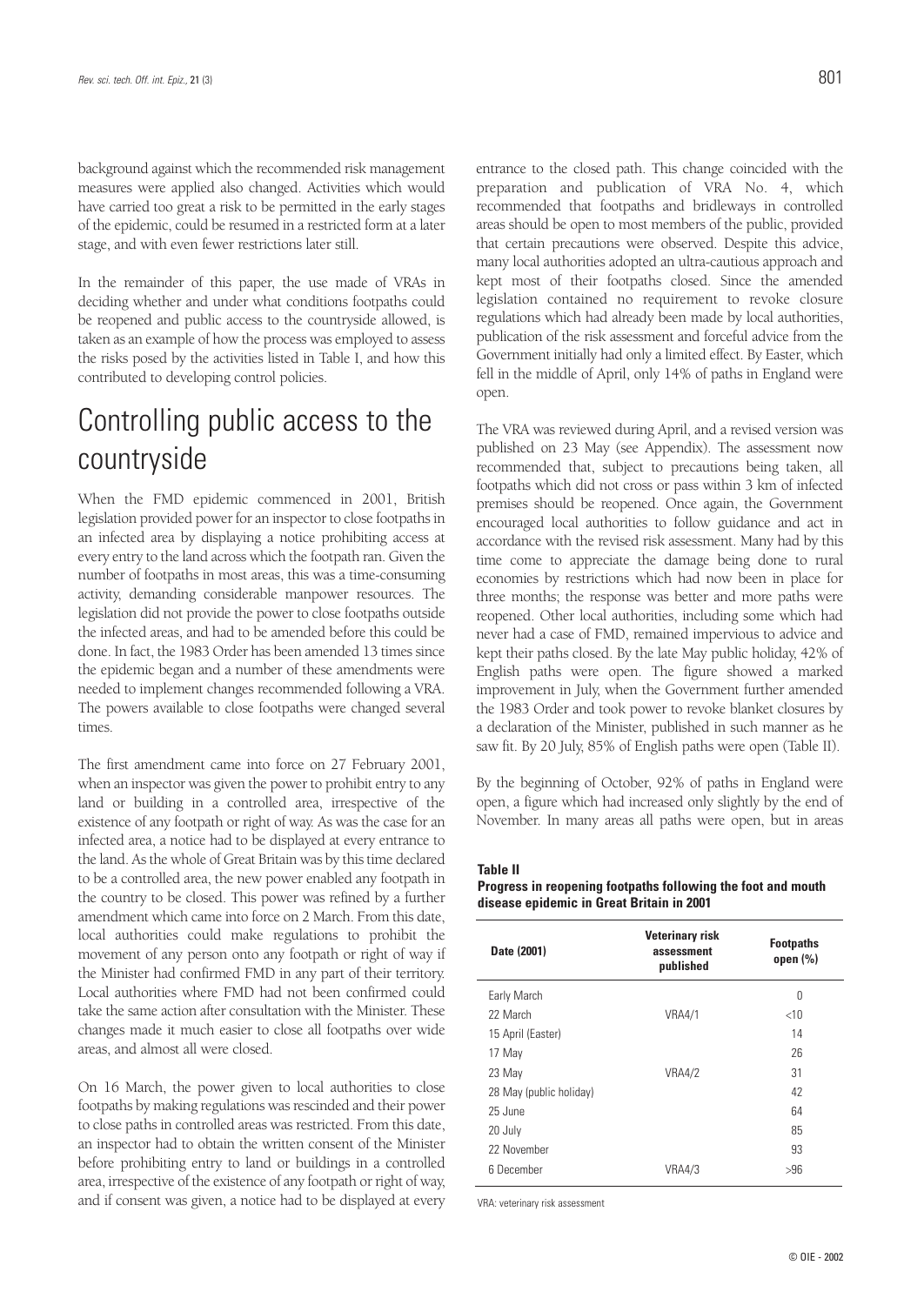where there had been many outbreaks, such as the Lake District and Yorkshire Dales National Parks, the figures were lower (75% and 69%, respectively). Access to infected premises is prohibited except under licence and paths which crossed premises that were still subject to restrictions had to remain closed. A considerable proportion would have stayed closed for many more months if the policy had not been changed following further revision of the VRA to take the latest information about the epidemic into account. Early in December 2001, it was agreed that paths which crossed land on restricted premises, but did not pass through farm yards or buildings, could be reopened after the premises had been cleansed and disinfected, or after a suitable time interval.

# The use of risk assessments in restoring countryside activities

By the time the risk assessment unit was set up at the beginning of March 2001, almost all footpaths and bridleways in Great Britain had been closed. One of the first tasks of the unit was to identify the risk factors which were involved when walkers used footpaths and the options for managing those risks and to consider whether, and in what circumstances, some or all footpaths might be reopened. Although VRA No. 4 was published on 22 March 2001, and concluded that transmission of infection by people had been recorded on many occasions, those responsible had usually been in close contact with infected and then uninfected animals. Walkers could theoretically carry infection to previously uninfected animals, although there was no evidence that this had actually happened and the risk was considered to be small when compared with other transmission risks. The assessment therefore concluded that there was no veterinary justification for closing all footpaths and preventing all public access to land. The assessment suggested a more measured response, which took account of the real risk as well as public perception of risk, and noted that the real risk varied according to location and land use. The assessment recommended that although the actual risk was small, public access to land in infected areas should continue to be prohibited, but that footpaths and bridleways in controlled areas should be open to most members of the public, subject to a number of listed precautions being taken. As already noted, publication had a very limited effect.

The epidemic peaked at the end of March 2001, and by the end of April the number of outbreaks confirmed each day had fallen to single figures. The damaging impact of the closures on countryside tourism and the businesses that depend on it had become more apparent, and the Government policy had changed from the initial response of asking people to stay away to encouraging them to return to areas when it was considered safe for them to do so. A number of new concepts had been introduced. Different parts of the controlled areas had been designated as being 'provisionally free' or 'at-risk', principally for the purpose of managing animal movements to preserve the disease-free status of the 'provisionally-free' areas, and these and other changes needed to be reflected in the VRA.

A revised version of VRA No. 4 was prepared and published on 23 May 2001. This version recognised that viable virus was most likely to be picked up on premises which had only recently been infected, whether by human, animal or product movement, or as a result of proximity to another infected premises, and that the risk of coming into contact with viable virus was higher in an infected area than in a controlled area. Whatever the status of the area, there was only a very small risk that walkers who had not recently handled or been in contact with susceptible livestock would introduce infection from elsewhere, or spread infection from one premises to another whilst walking. It therefore suggested that, for as long as FMD remained in Great Britain, the single most effective method of reducing any risk posed by walkers would be to ensure that they had not handled or been in contact with susceptible livestock before or during their visit.

To be sure that walkers or anyone else will invariably follow rules is, of course, impossible in a free society. Most, however, will follow advice in their own interest (the alternative may be no access at all) and in the interest of the community at large. The revised risk assessment therefore recommended that public access to infected premises and land within 3 km of those premises should be prohibited, but that public access to all other paths, bridleways and open land in an infected area should be allowed on the basis that precautionary measures would be publicised and walkers would be asked to co-operate by observing them in their own interest and in the interest of the farmers who owned the land. A copy of the full assessment forms the Appendix to this paper although, in common with all other risk assessments carried out by the unit, only Parts 1-3 were actually published on the Government website. The formal risk analysis prepared by the VLA Risk Research Department formed an annex to the published assessment, and a copy was given only to those who asked for one.

The footpath risk assessment was further revised in November 2001, to include reference to new control concepts such as the restricted infected areas, introduced by an amending order on 30 July. The importance of eliminating risk in these areas of active disease was recognised by recommending that all footpaths across agricultural land in a restricted infected area be closed for as long as the area restrictions remained in force.

Consideration was also given to the prolonged closure of footpaths across premises on which all susceptible livestock had been destroyed and restrictions still remained in force. The revised VRA recommended that paths which crossed land on restricted premises – but did not pass through farm yards or buildings – could be reopened after cleansing and disinfection of the premises had been completed. If full cleansing and disinfection was not being undertaken, paths across land could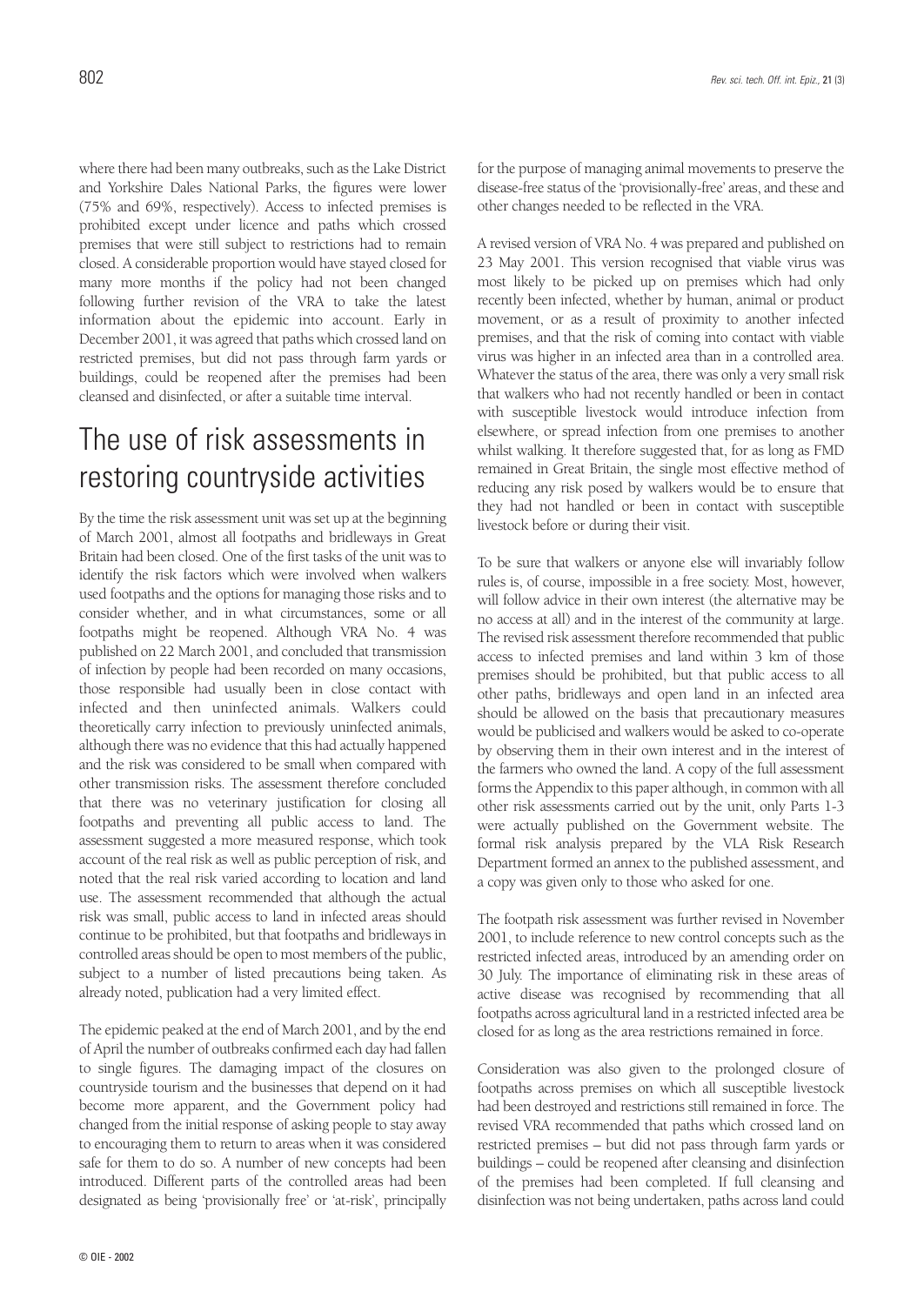be reopened three months after the completion of preliminary cleansing and disinfection. All other restrictions applied to the premises remained in force until the restrictive notice had been withdrawn. Yards and buildings were excluded because they provide a protected environment in which virus is able to remain viable for longer periods than outdoors. Wherever possible, paths which normally passed through yards and buildings were diverted with the agreement of the landowner and reopened, but where agreement could not be reached, the path had to remain closed until restrictions had been withdrawn. These changes, together with the absence of new cases, the lifting of restricted infected area restrictions, and the removal of restrictions from individual infected farms, allowed most footpaths to be open before the start of the 2002 holiday season.

# The use of risk assessment in considering other countryside activities

The methods used to consider the risks posed by footpaths and public access to the countryside were also followed when assessing the risks associated with the remaining countryside activities listed in bold type in Table I. However, the risk management measures recommended and adopted varied. In many cases, tighter controls were implemented where the activity took place in an infected area by introducing a licensing system under veterinary control. In other instances, such as hunting and coursing with dogs, the activity had to be limited to counties which had been designated as FMD-free, under a permit system. The hunting of deer (the only FMD-susceptible species which is hunted in Great Britain) remains prohibited for as long as area restrictions remain in force in that part of the country.

## Conclusions

Some restriction on normal countryside activities is inevitable if FMD is to be controlled by stamping-out without recourse to vaccination. In the short term, even the most severe restrictions do only a limited amount of damage to rural businesses, but restrictions which are maintained for long periods of time may have serious consequences and the losses suffered by rural businesses may be greater than the losses suffered by the farmers themselves. Adequate control measures must be imposed to limit the spread of infection, and equally important, those controls must be proportionate to the risk and be removed or modified as soon as it is safe to do so. Particular risks have to be considered in the broader context of the epidemic, and recommendations must be both practical and take account of all the different control measures in place. Compliance with controls, particularly by the general public, is more likely if the reasons for taking the measures are clearly explained and understood. A simple, clear published assessment of risks, and the control measures which will minimise them, will assist the educational process.

Deciding what to do, how, and for how long are difficult questions. There is an understandable tendency to over-react in the early stages of an epidemic and experience shows that controls are much easier to impose than to relax or remove. The experience of Great Britain in 2001 suggests that risk assessment techniques can play a valuable role in identifying the risks which are implicit in particular activities, and suggesting ways – and perhaps a variety of different ways – in which those risks can be managed so that an epidemic of exotic disease can be effectively controlled by measures which do the least possible damage to agricultural and rural businesses.

#### ■

# Appendix

## **Veterinary Risk Assessment No. 4 (revised version published on 23 May 2001)** (2)

## **What is the risk of causing new outbreaks of FMD if footpaths are open to the public?**

#### Part 1. Summary of risks identified in full assessment (see Annex)

If footpaths are open to the public, there is a risk that new outbreaks of FMD will occur. Infection may result from contaminated persons or accompanying animals arriving at the footpath and subsequently passing on infection to livestock, or by persons or accompanying animals becoming contaminated while in the locality of the footpath and passing on infection to livestock then or at a later time.

The factors considered to be most responsible for increasing this risk are:

– contact with infected premises or premises where animals have been exposed to the risk of infection prior to arrival at footpaths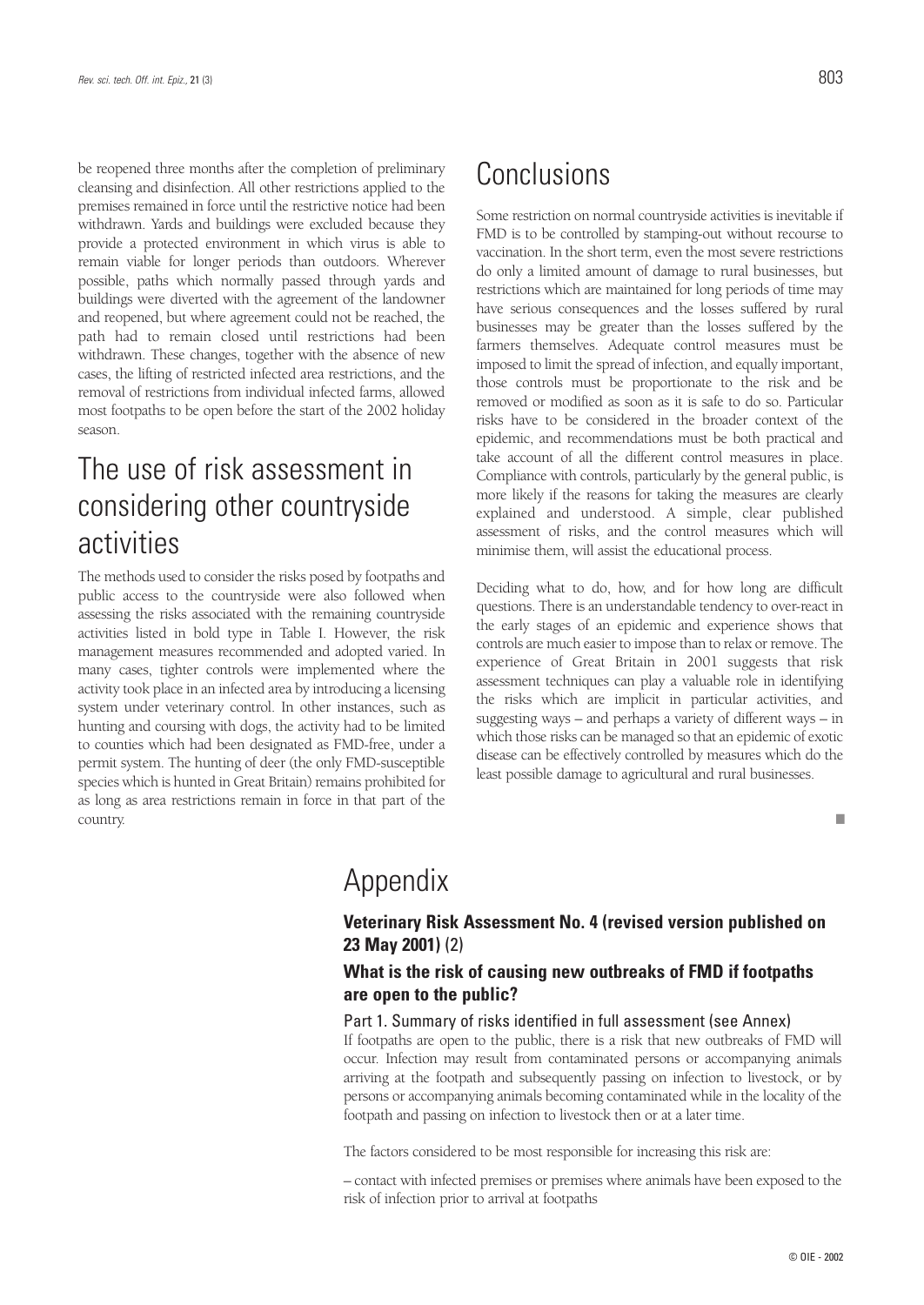- contact with livestock prior to arrival at footpaths
- failure to disinfect footwear prior to arrival at footpaths

– proximity of the footpath to livestock areas, including infected premises and premises where animals have been exposed to the risk of infection

– presence of accompanying animals

– failure to limit access for persons or accompanying animals from footpaths to livestock areas

– failure to limit access for livestock to footpaths, resulting in deposits of faeces, urine, milk, etc.

– contact with livestock while in locality of footpaths

– contact with surroundings (including pasture and foliage) while in locality of footpath

- meteorological and environment conditions which influence virus survival
- failure to disinfect footwear after leaving locality of footpaths
- contact with livestock after leaving locality of footpaths

– contact with surroundings (including pasture and foliage) after leaving locality of footpath.

Of these, the major factors are:

– proximity of the footpath to livestock areas, including infected premises and premises where animals have been exposed to the risk of infection

- contact with livestock prior to arrival at footpaths
- contact with livestock while in locality of footpaths
- contact with livestock after leaving locality of footpaths

– failure to limit access for livestock to footpaths, resulting in deposits of faeces, urine, milk, etc.

#### Part 2. Summary of risk management options

This section identifies ways in which the risks which have been identified can be managed, taking no account of whether the management options are practical or proportionate to the level of risk. Theoretical risk management options include:

*a*) closing all footpaths over land which may be grazed by livestock, making public access a criminal offence

*b*) closing footpaths only in areas where the risk of FMD virus being present is greatest

*c*) preventing or discouraging access by those who keep or handle susceptible livestock in the course of their work, and so are most likely to have been exposed to and contaminated by FMD virus

*d*) permitting access but encouraging the public:

– to wear clean clothing and footwear so that they do not introduce infection to an area

– to avoid walking amongst livestock, and, in particular, NEVER to handle or touch animals, and

– to use any disinfectant footbaths or pads which the landowner may choose to provide

*e*) regulating access in accordance with the likelihood that infected animals or their products may be encountered. The risks are greatest on Form A and Form D premises,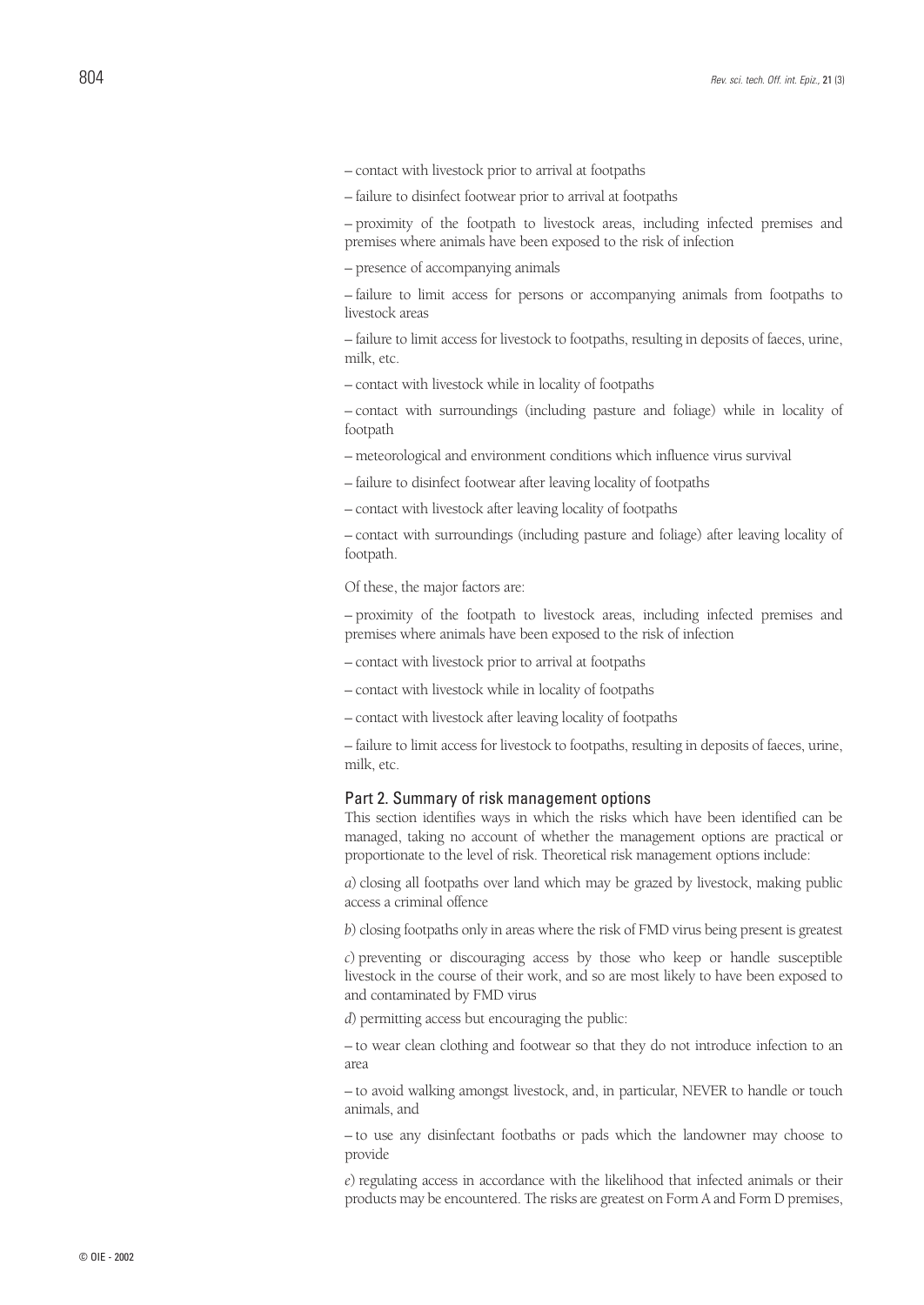but these are already controlled by statute. Elsewhere the risk diminishes with distance as follows:

- within 3 km of an infected premises
- within an infected area
- within an 'at-risk area' in a controlled area
- within a 'provisionally-free area' in a controlled area
- where no FMD controls are in force.

## Part 3. Recommended action

*a*) FMD virus may be introduced to previously uninfected premises in many ways: by airborne spread; by the movement of infected animals, feed or bedding; and by the movement of people or equipment contaminated with the virus. Transmission by people has been recorded on many occasions, but those responsible have generally had close contact with animals on infected, and then on uninfected, premises. It is theoretically possible that walkers could carry infection to previously uninfected animals, although there is no evidence that this has actually happened and the risk, if any, is small in comparison to other transmission risks.

*b*) Even small risks can be further diminished by appropriate action, but the cost may outweigh the benefit. There is a balance to be struck between the need to control FMD and the damage that controls do to other important industries, such as tourism. Draconian action may be unnecessary and inappropriate, particularly if universally applied.

*c*) There is no veterinary justification for closing all footpaths and preventing all public access to land. A more measured response, which takes some account of both public perception and of the real risk, is required. The latter is the product of many factors, including the prevalence of infection in an area, the presence or absence of susceptible livestock, and the density of the livestock if present.

*d*) Viable virus is most likely to be picked up on premises which have been recently infected or exposed to the risk of infection by human, animal or product movement, or by proximity. Where infection is suspected or has been confirmed such premises are subject to Form A or Form D restrictions respectively, and access is prohibited by these restrictions. Elsewhere, infection may be present but unrecognised. In diminishing order of risk we have premises in infected and controlled areas (the latter divided into higher and lower risk), and at some future date, in areas not subject to any FMD controls.

*e*) Whatever the status of an area there is only a very small risk that walkers who have not recently handled or been in direct contact with susceptible livestock will introduce infection from elsewhere, or spread infection from one premises to another. The risk is greatest on land close to an infected premises on which FMD has recently been confirmed and diminishes with time. A high density of livestock increases the likelihood of contact between walkers and animals, and so increases any risk of transmission.

*f*) The FMD epidemic is now in sharp decline; the weather is warmer and becoming drier. Although a few cases continue to occur, some infected areas, or parts of infected areas, have had no confirmed cases for many weeks. Virus excretion is localised and infrequent, and any virus which is on pastures will not survive for as long as it did in the winter months.

*g*) For as long as FMD remains in Great Britain the single most effective method of reducing any risk posed by walkers is to ensure that they have not handled or been in contact with susceptible livestock before or during their visit. These individuals cannot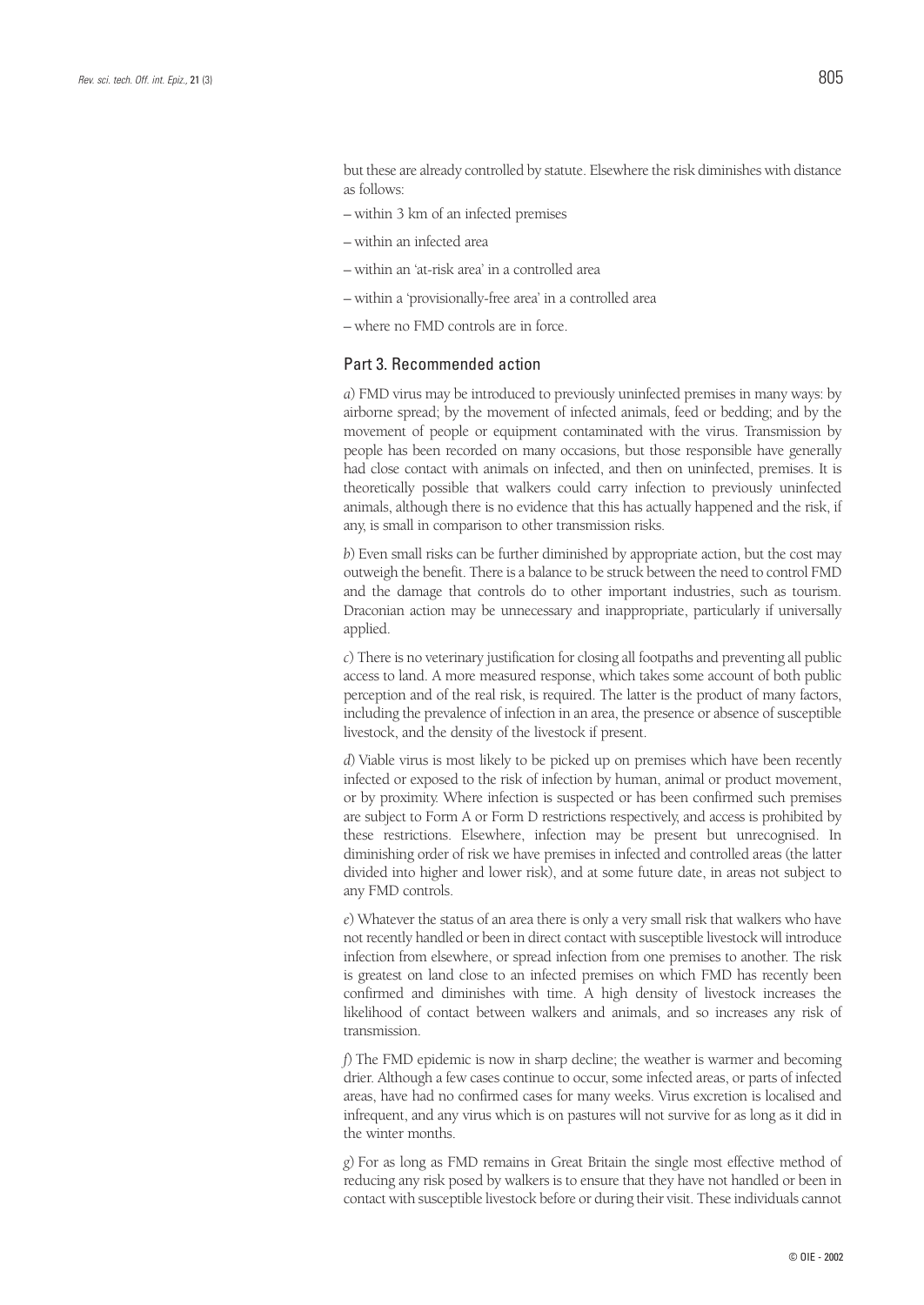be excluded by statute, but may be amenable to following advice in the interest of the community at large.

*h*) On the basis that this assumption is correct, the following action can be justified in infected areas at this stage of the epidemic:

– Prevent public access to infected premises and land within 3 km of those infected premises.

– Allow public access to all other paths, bridleways and open land, but publicise and seek the cooperation of walkers in observing the following precautions for the benefit of both farmers and walkers:

- do not enter if you have handled cattle, sheep, goats or pigs in the last seven days
- start your walk wearing clean footwear and clothing
- do not stray from the right of way onto adjoining land
- do not approach, and never touch or handle, livestock
- do not walk dogs, even on a lead, where there may be cattle (because cattle are curious and approach dogs, and it may then be impossible to avoid contact with them)
- take any waste, including food, home
- use any disinfectant footpads or baths which the landowner provides.

*i*) It is extremely unlikely that walkers will come into contact with viable FMD virus in any part of a controlled area. The risk of transmission from one farm in the area to another is therefore vanishingly small, but it is possible that infection may be introduced from elsewhere. At this stage of the epidemic the following action can be justified in a controlled area:

– Allow public access to all paths and rights of way, but publicise and seek the cooperation of walkers in observing the following precautions intended to protect the disease-free status of the area:

- do not enter if you have handled cattle, sheep, goats or pigs in an infected area in the last seven days
- start your walk wearing clean footwear and clothing
- do not approach, touch or handle livestock
- keep dogs on a lead wherever there are livestock
- take any waste, including food, home
- use any disinfectant footpads or baths which the landowner provides.

### **Annex**

## Risk assessment for the question: 'what is the risk of causing new outbreaks of FMD if footpaths remain open to the public?'

This risk assessment considers the various steps that are required for a new outbreak of FMD to occur. The probability of a new outbreak is dependent on the combined probabilities of each of the individual steps occurring. For each step, the important factors are described and an assessment is made of their influence on the associated probability. An assessment of the magnitude of the probability is not made unless available evidence has been presented. The overall result is a summary of the factors which have the greatest influence on the probability of a new outbreak. These factors should be considered when a risk management decision is made.

For the purpose of this assessment, we are assuming that footpaths constitute any rural place where the general public may walk. These individuals may also be accompanied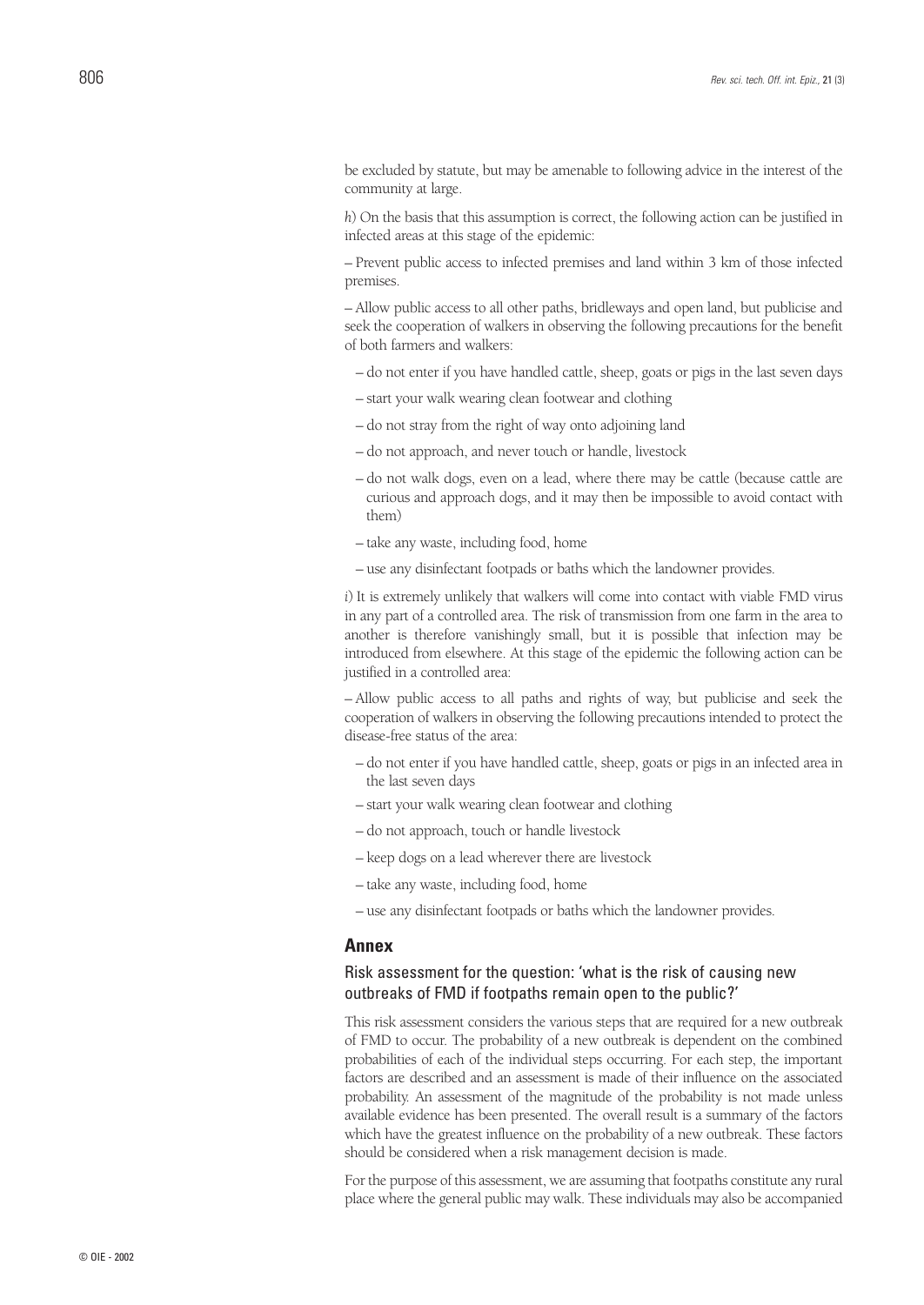by animals, for example, dogs and horses. Footpaths in all areas of GB are included. At any time, individuals or animals may leave the footpath and enter other land. Such land includes farmland, wooded areas, etc. Contamination of persons includes clothing.

Where appropriate, expert advice used in this assessment has been taken from previous FMD risk assessments carried out by the agency. This advice is by personal communication from:

- A.I. Donaldson (FMD World Reference Laboratory, Pirbright, UK, March 2001).
- R.P. Kitching (FMD World Reference Laboratory, Pirbright, UK, March 2001).
- 1. Probability that person or accompanying animal is contaminated at the time of first access to the footpath and probable amount of contamination

| <b>Factors which are</b><br>likely to affect<br>this probability and<br>amount     | Comments and risk estimate if/where appropriate                                                                                                                                                                                                                                                                             |
|------------------------------------------------------------------------------------|-----------------------------------------------------------------------------------------------------------------------------------------------------------------------------------------------------------------------------------------------------------------------------------------------------------------------------|
| History of previous movements<br>of person or animal                               | Probability and amount increase with increasing proximity to infected<br>premises (IPs) or dangerous contacts (DCs); amount decreases with<br>decreasing proximity; proximity will depend on occupation of<br>person and others in household, e.g. farmers, veterinarians, and<br>participation in sports involving animals |
| <b>Recent contact with livestock</b><br>animals (if these animals are<br>infected) | Both increase with likelihood of contact; dependent on species of animal,<br>possible stage of infection of those animals, whether or not animals<br>have been slaughtered, slaughter method used and disinfection<br>procedures                                                                                            |
| Disinfection prior to arrival at<br>footpath                                       | Both decrease if disinfection of footwear and clothing has been<br>undertaken                                                                                                                                                                                                                                               |
| Animal food products                                                               | Probability will increase if person has animal food products, e.g. ham<br>sandwich; probability of contamination will depend on source                                                                                                                                                                                      |

#### *References/expert opinion*

Information relating to contact with livestock animals and disinfection has been supplied in a previous assessment.

#### *Conclusion*

The probability of a person or accompanying animal being contaminated at the time of arrival at the footpath and the probable amount of virus depend, primarily, on their previous movements, particularly their level of contact with livestock animals, which in turn depend on occupation and participation in sports involving animals. The probability and amount will be highest if they have been in close proximity to infected premises (IPs) or dangerous contacts (DCs) and can be reduced if disinfection of footwear and clothing is undertaken. The probability of objects such as animal food products being contaminated will depend on the source of the product.

## 2. Probability that person or accompanying animal leaves footpath and enters other land

If a person or animal leaves the footpath and goes onto other land, there is a risk that this land may be closer to an infected area, have infected animals on it or itself be contaminated.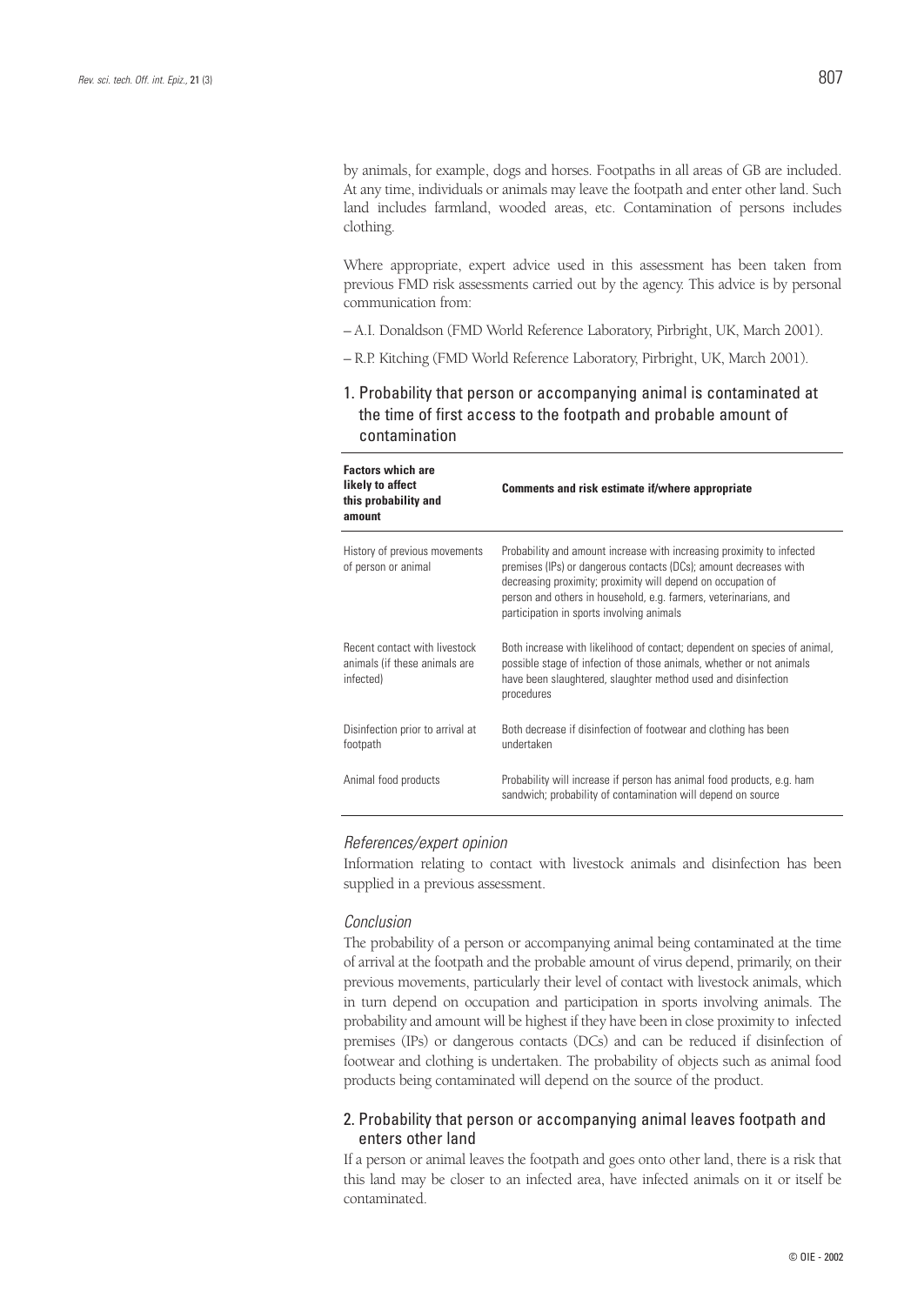| <b>Factors which are</b><br>likely to affect<br>this probability | Comments and risk estimate if/where appropriate                                                                                        |
|------------------------------------------------------------------|----------------------------------------------------------------------------------------------------------------------------------------|
| Location of footpath                                             | Increases if open fields are in locality                                                                                               |
| Ease of access                                                   | Increases if fields are accessible; will also increase with increasing<br>number of access points                                      |
| Presence of restricted area                                      | Decreases if visible notification of restricted area                                                                                   |
| Animals accompanying                                             | Accompanying animals, especially dogs, are likely to leave footpath if not<br>on leads; their presence therefore increases probability |

#### *Conclusion*

The location of the footpath and the ease of accessibility have the greatest influence on the probability of persons or accompanying animals leaving the footpath and entering surrounding land. Accompanying animals are likely to leave the footpath, if not on leads; hence if they are present, the risk will increase.

## 3. Probability that person or accompanying animal becomes contaminated as a result of being on footpath

Contamination of individuals/accompanying animals may occur either while on the footpath, or while on other land if they have left the footpath (step 2 above).

## 3.1. *Probability of infection/contamination in locality of footpath and probable amount of infection/contamination*

As all areas within GB are being considered, within the locality of the footpath, there may be infected farms, both identified and not identified, and contamination of land and foliage. Contamination will have occurred as a result of release of infection at a prior time. Current release of infection is considered in the next step.

| <b>Factors which are</b><br>likely to affect<br>this probability and<br>amount | Comments and risk estimate if/where appropriate                                                                                                                                                                                                                                                                                                  |
|--------------------------------------------------------------------------------|--------------------------------------------------------------------------------------------------------------------------------------------------------------------------------------------------------------------------------------------------------------------------------------------------------------------------------------------------|
| Proximity to IPs or DCs<br>Proximity to infected livestock<br>premises         | Both increase with increasing proximity to IPs or DCs<br>Both depend on probability of premises being infected (an<br>assessment of this probability and amount was included in a previous risk<br>assessment); if infection is present contamination of environment is likely<br>via, e.g. faeces, milk, vesicular fluid and aerosol deposition |
| Topography, soil type and plant<br>type surrounding footpath                   | Land and foliage favourable for virus survival will increase probability and<br>amount                                                                                                                                                                                                                                                           |
| Level of use of footpath and<br>surrounding land                               | Increases with increasing level of use                                                                                                                                                                                                                                                                                                           |
| Proximity of car parks                                                         | Infection may be transported via vehicles; hence both increase with<br>proximity to car parks                                                                                                                                                                                                                                                    |
| Wildlife in locality                                                           | Wildlife may carry virus; thus their presence increases probability and<br>amount; hedgehogs have been suggested as susceptible                                                                                                                                                                                                                  |
| Presence of animal excrement<br>or milk on footpath or other land              | Virus may be present in animal excrement and milk; thus presence will<br>increase probability                                                                                                                                                                                                                                                    |
| Accessibility for livestock<br>(perimeter security)                            | Livestock from surrounding premises may have access to footpath, from<br>"escape" or during movement from one place to another; probability<br>increases with level of access                                                                                                                                                                    |
| Meteorological conditions                                                      | Favourable conditions (relative humidity>60%, medium strength wind and<br>inversion) will increase probability of survival and thus probability<br>of contamination being present                                                                                                                                                                |

IP : infected premises

DC: dangerous contacts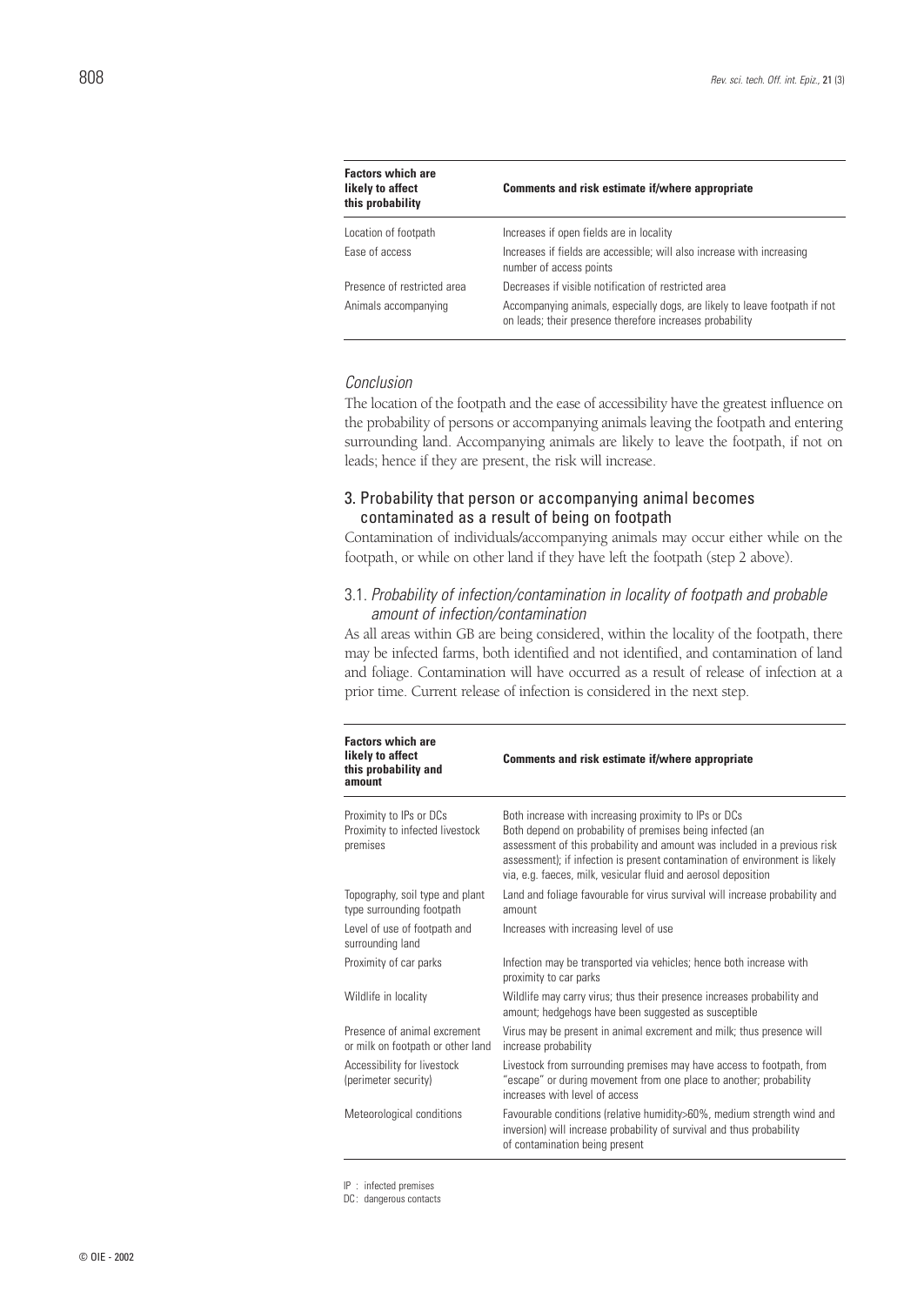#### *References/expert advice*

Information on favourable topography, soil types and meteorological conditions and role of wildlife in release of virus has been supplied separately.

Level of virus in milk is reported to be between  $10^4$  and  $10^{6.6}$  TCID<sub>50</sub>/ml. Survival of the virus in milk depends on pH and temperature.

#### *Conclusion*

The probability of there being infection/contamination in the locality of the footpath and the probable amount are most dependent on the location of the footpath. In particular, the probability and amount will increase with increasing proximity to IPs, DCs and other places where livestock are present. The probability can be reduced if there is no or limited access for livestock, for example via perimeter security.

## 3.2. *Probability of release of infection and probable amount released (given infection in locality)*

Information about virus release from infected farms (both IPs and farms not yet identified as infected) has been supplied for a previous assessment.

#### *Conclusion*

The probability and amount of infection released from IPs and DCs is primarily dependent on the species of livestock, the stage of pathogenesis, the number of infected animals, whether or not they have been slaughtered, the method of slaughter and disinfection procedures.

## 3.3. *Probability of exposure and subsequent contamination of persons or accompanying animals*

| <b>Factors which are</b><br>likely to affect<br>this probability | Comments and risk estimate if/where appropriate                                                                                                                |
|------------------------------------------------------------------|----------------------------------------------------------------------------------------------------------------------------------------------------------------|
| Proximity to IPs and DCs                                         | Increases with increasing proximity to IPs or DCs                                                                                                              |
| Proximity to livestock                                           | Increases with level of contact with livestock either on footpath or in<br>locality                                                                            |
| Level of access to other land                                    | Increases with increased access; will be especially high if access to<br>farmland, particularly IPs and DCs                                                    |
| Behaviour of persons or<br>accompanying animals                  | Increases with level of contact, e.g. walking, with environment, particularly<br>foliage; probability is likely to be higher if there are accompanying animals |
| Presence of wildlife                                             | Wildlife may distribute or carry the virus, the risk increases with greater<br>numbers and is influenced by the behaviour of wildlife                          |
| Presence and movement of<br>other fomites                        | Both will increase if moving vehicles, e.g. farm vehicles, are in locality;<br>litter may also contribute to virus spread                                      |
| Survival of virus in environment                                 | Will be affected by soil type, pH, origin (e.g. excrement, milk, vesicular<br>fluid, aerosol deposition, wool, hair) and meteorological conditions             |

IP : infected premises

DC: dangerous contacts

#### *References/expert advice*

Information on wildlife and meteorological conditions has been provided with a previous assessment.

Survival of the virus on pasture depends on temperature. In summer months reported survival is 2-5 days while at 1.3°C reported survival is 30 days. On wool and cow hair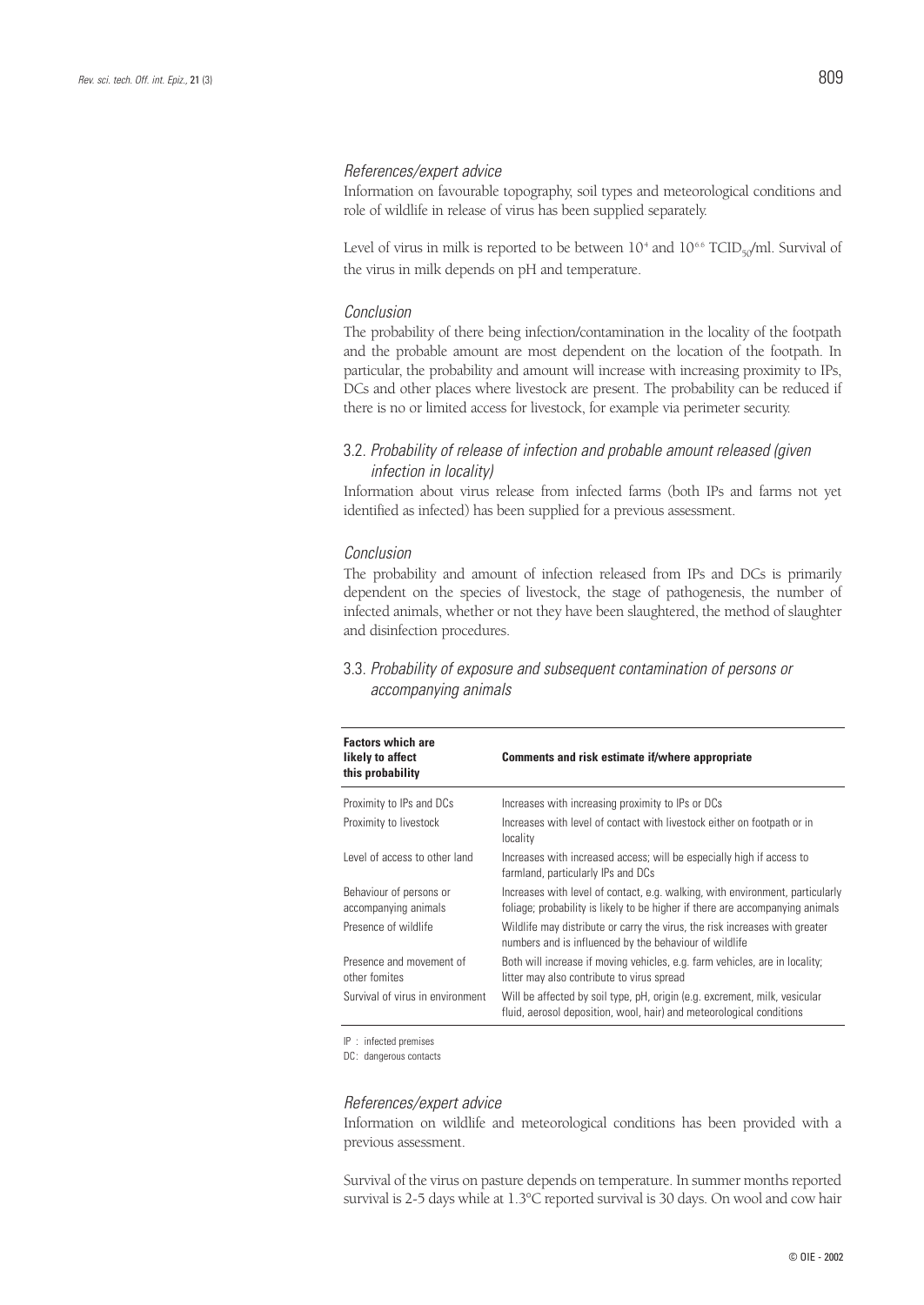reported survival times are 14 days and 4-6 weeks respectively. For survival in milk see Section 3.1.

## *Conclusion*

The factors that have the greatest influence on the probability of exposure are the level of contact with livestock and areas where livestock have been and the survival of the virus in the environment. The level of contact can be influenced by the behaviour of the persons or accompanying animals. If access to areas where livestock are present and the movement of livestock onto footpaths are minimised, the probability will be reduced.

## 4. Probability that persons or accompanying animals in the locality of the footpath are contaminated

Any contaminated person or accompanying animal in the locality of the footpath may have been contaminated before arrival at the footpath, while in the locality of the footpath or both. Contamination while in the locality may have occurred while on the footpath or while on other land. The probability of a person or accompanying animal being contaminated is then a combination of the probabilities derived in steps 1, 2 and 3 above.

## 5. Probability that domestic livestock are infected as a result of footpaths remaining open to the public

| <b>Factors which are</b><br>likely to affect<br>this probability and<br>amount | Comments and risk estimate if/where appropriate                                                                                                      |
|--------------------------------------------------------------------------------|------------------------------------------------------------------------------------------------------------------------------------------------------|
| Behaviour of persons or<br>accompanying animals                                | Increase with contact with the environment, particularly foliage, and level<br>of movement                                                           |
| or accompanying animals                                                        | Number of contaminated persons Increase with increasing numbers                                                                                      |
| Site of contamination                                                          | Probability will be highest if feet are contaminated                                                                                                 |
| Level of contamination<br>on persons/animals                                   | Both will increase with increasing level of contamination; level will depend<br>on behaviour, time since, site of and initial level of contamination |
| Meteorological conditions                                                      | Both increase with wind, relative humidity and presence of inversion                                                                                 |
| Disinfection                                                                   | Disinfection after leaving locality of footpath will decrease probability and<br>amount                                                              |
| Disposal of objects including<br>animal food products                          | Inappropriate disposal will increase probability                                                                                                     |

5.1. *Probability of release of contamination from persons or accompanying animals and probable amount released*

#### *References/expert advice*

Information on wildlife and meteorological conditions has been provided with a previous assessment.

#### *Conclusion*

The behaviour of persons or animals in the locality of the footpath has the greatest influence on the probability and amount of virus released. In particular, extensive contact with the environment will increase the probability and should thus be avoided. The number of contaminated persons and the level of contamination will also increase the probability.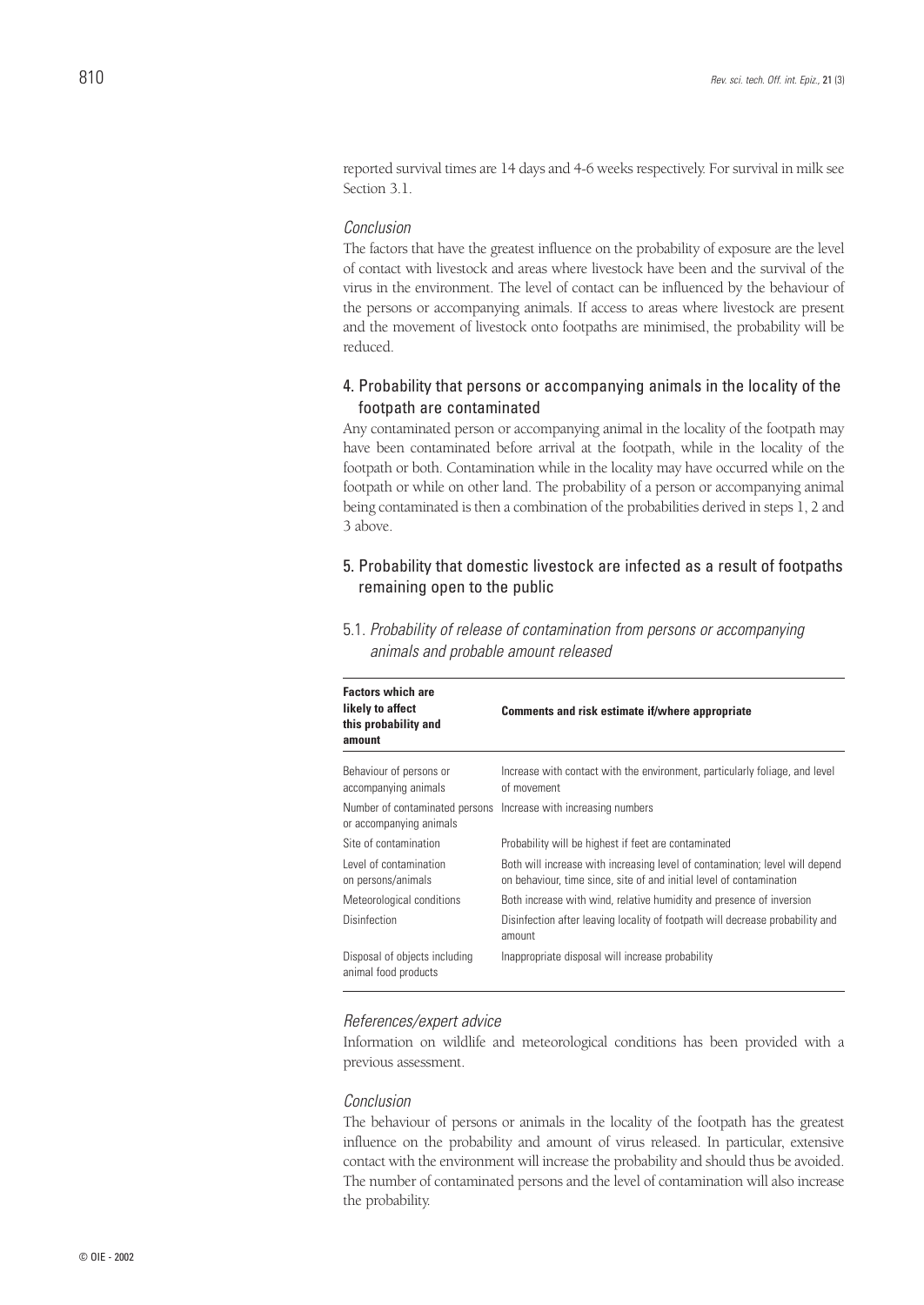| <b>Factors which are</b><br>likely to affect<br>this probability | Comments and risk estimate if/where appropriate                                                                                                                                                                                                 |
|------------------------------------------------------------------|-------------------------------------------------------------------------------------------------------------------------------------------------------------------------------------------------------------------------------------------------|
| Proximity to susceptible<br>livestock                            | Probability will increase with proximity to susceptible livestock; highest<br>probability will be if animals are found on the footpath, either after escape<br>or during movement                                                               |
| Perimeter security for<br>livestock                              | Perimeter security should prevent escaped livestock; increasing probability<br>of escape will increase probability of exposure                                                                                                                  |
| Movements after leaving<br>locality of footpath                  | Increases if person or animals come in close proximity to susceptible<br>animals (depends on occupation and participation in sports); increasing<br>time between leaving footpath and coming close to such animals will<br>decrease probability |
| Behaviour of persons or<br>accompanying animals                  | Behaviour which leads to contact with susceptible animals will increase<br>probability                                                                                                                                                          |
| Presence of wildlife                                             | Presence may increase distance of virus travel and thus probability                                                                                                                                                                             |
| Site of contamination                                            | Site of contamination, e.g. footwear, will affect probability of survival and<br>hence subsequent exposure                                                                                                                                      |
| Environmental conditions                                         | Soil type, pH and origin of virus (excrement) will affect probability                                                                                                                                                                           |
| Meteorological conditions                                        | Meteorological conditions will affect survival; probability will thus increase<br>with wind, relative humidity and presence of inversion                                                                                                        |

#### 5.2. *Probability of exposure to infection (given release of contamination)*

#### *References/expert advice*

Survival on footwear is reported as 15 weeks. For survival in the environment see Section 3.2.

#### *Conclusion*

Whether or not susceptible animals are exposed to the virus is most dependent on the proximity of the footpath to those animals. In addition, the behaviour of persons and accompanying animals can have an influence. The nearer the footpath and the greater the level of contact, the higher the probability of exposure. Further, movements after leaving the footpath will affect the probability. If contact with livestock animals is made, the probability will increase.

#### 5.3. *Probability of infection (given exposure)*

The same factors affect the probability of infection irrespective of whether infection occurs in the locality of the footpath or at another site.

| <b>Factors which are</b><br>likely to affect<br>this probability | Comments and risk estimate if/where appropriate                                                                                                                              |
|------------------------------------------------------------------|------------------------------------------------------------------------------------------------------------------------------------------------------------------------------|
| Dose of virus                                                    | Increases with an increased dose; dose received depends on level of<br>contamination; likely to be low as contamination of fomites and lowest if<br>exposure at another site |
| Route of infection                                               | Probability of exceeding infective dose highest with direct inoculation,<br>followed by aerosols; oral route requires highest dose                                           |
| Virulence factors                                                | Strain of virus will affect probability                                                                                                                                      |
| Host factors                                                     | Probability will vary with, e.g., immune status, age, general health,<br>nutrition, gestation stage (females), season                                                        |

### *References/expert advice*

Information on infective dose, routes of infection, virulence factors and host factors has been provided with a previous assessment.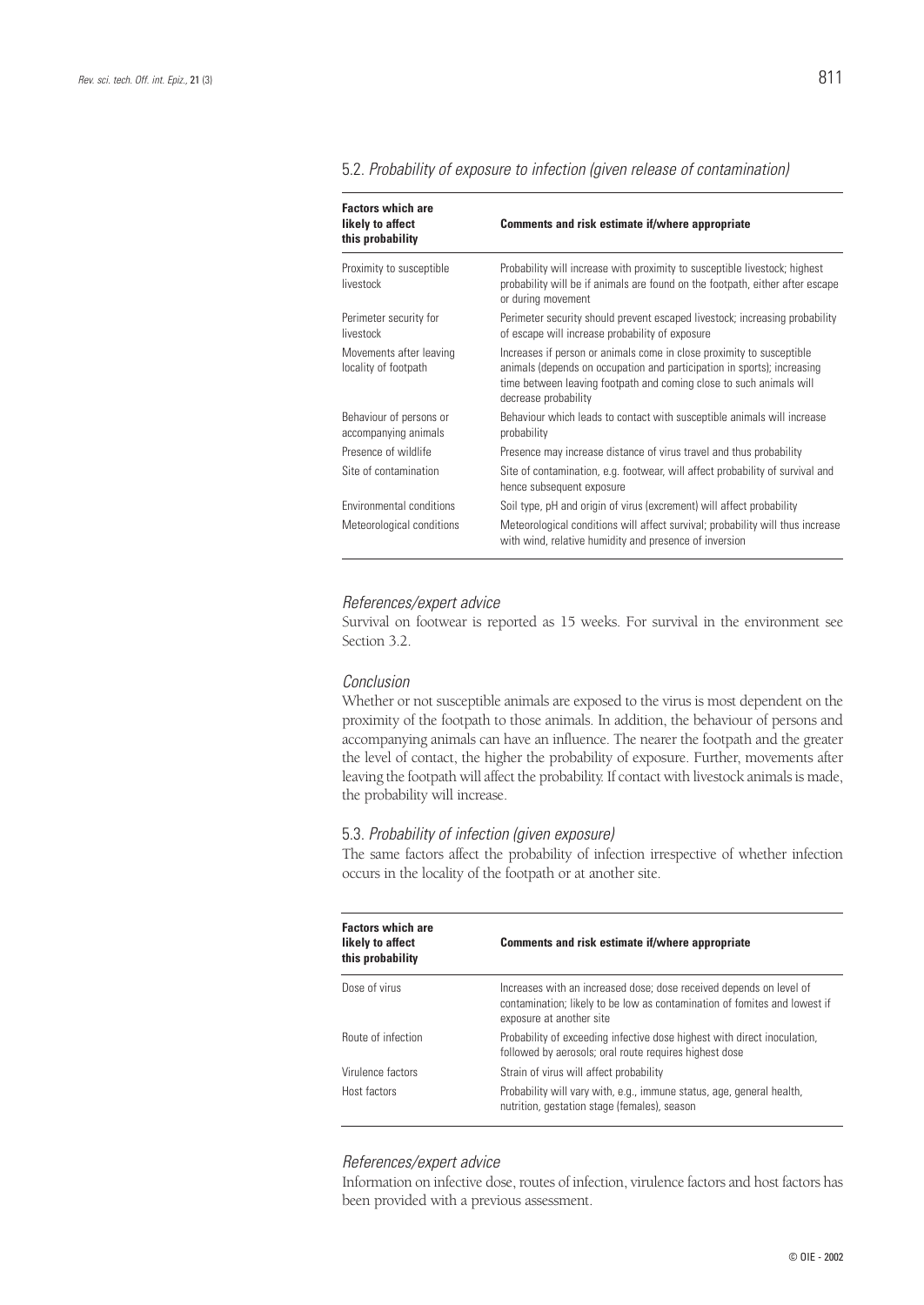#### *Conclusion*

The probability of infection depends on the infective dose being exceeded which depends on the amount of virus present and the route of infection. In this situation, the dose received is likely to be low as it relates to fomite contamination. The route of infection is likely to be direct contact, especially if persons or accompanying animals come into contact with susceptible animals.

■

## **Impact sur l'environnement de l'épizootie de fièvre aphteuse en Grande-Bretagne en 2001 : l'analyse des risques pour la gestion des risques à la campagne**

## K.C. Taylor

#### **Résumé**

En Grande-Bretagne, les restrictions imposées en 2001 pendant plus de dix mois pour maîtriser et éradiquer la fièvre aphteuse ont eu un effet néfaste sur le tourisme et les entreprises établies en zone rurale. L'évaluation des risques peut s'avérer un instrument très précieux pour garantir qu'une action donnée soit proportionnelle au risque et que les activités rurales reprennent leur cours normal dès que la situation l'autorise, sans pour autant compromettre l'objectif de maîtrise et d'éradication de la maladie.

Un Service d'évaluation des risques a été instauré, dès les premiers signes de l'épizootie, dans le but d'apprécier les risques inhérents à certaines activités, d'élaborer des modes de gestion de ces risques et de formuler des recommandations sur lesquelles les décideurs politiques pourraient s'appuyer lors du choix des actions à entreprendre. La publication des résultats des évaluations effectuées par le service a permis au public d'examiner et de critiquer les arguments scientifiques qui ont étayé les changements de politiques et de procédures.

L'auteur dresse l'inventaire des activités qui ont été soumises à des évaluations de risque zoosanitaire et explique comment la mise en œuvre du processus a permis d'autoriser ou non l'accès du public à la campagne. Ce processus a impliqué des changements de politiques, qui se sont traduits par la réouverture, après une période de neuf mois, de plus de 96 % des sentiers et pistes cavalières, sans pour autant provoquer l'apparition de nouveaux foyers de fièvre aphteuse. L'auteur présente également un exemple d'évaluation complète des risques.

#### **Mots-clés**

Accès au public – Activités rurales – Évaluation des risques – Fièvre aphteuse – Grande-Bretagne – Prophylaxie – Royaume-Uni.

■